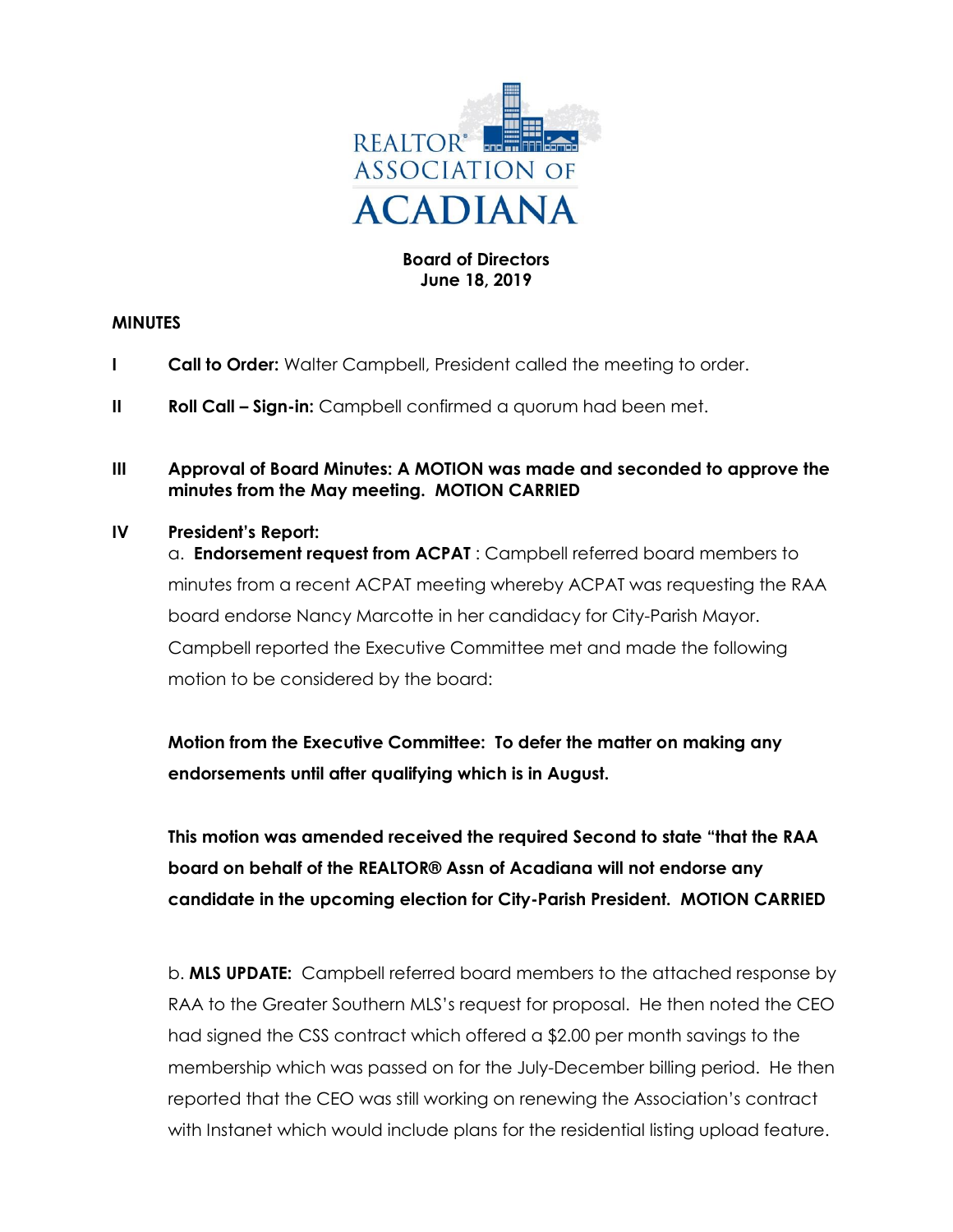c. **Annual Meeting Update:** Campbell reported RAA would hold another Annual Meeting on Friday, August 23rd at the Petroleum Club at 10am. In an effort to get a quorum at the meeting prizes would be offered. The staff will begin to market the Annual Meeting and make personal visits to brokerages to discuss the proposed changes.

d. **Building Task Force Update:** Campbell reported he had appointed the following people to serve on the Building Task Force which was approved by the board at the May meeting. Jacquie Cain Gleason, Lucius Hornsby, Tim Skinner, Jeremy Harson, JR Frank and Treasurer, Reid Smith.

## **V Committee Reports:**

1. YPN: Leslie Guillory reported on the minutes from the recent YPN meeting**. A MOTION was made and seconded to accept the minutes as presented. MOTION CARRIED**

2. MLS: Lori McCarthy reported on the recent email vote from the MLS committee on the data access agreement for UL Economist, Gary Wagner. **A MOTION was made and seconded to accept the MLS Committee minutes as presented. MOTION CARRIED**

**VI Treasurer's Report:** Reid Smith reported the Association would be installing and launching the new phone system which was approved by the board at its May meeting during the week. He reported the Prudential account as of May 31st was \$1,190,571.15. He also reviewed with the board the current membership numbers and stated he was of the opinion that the membership surge RAA experienced over the last five years seems to be leveling off.

**MOTION was made and seconded to Approve the Treasurer's report. MOTION CARRIED**